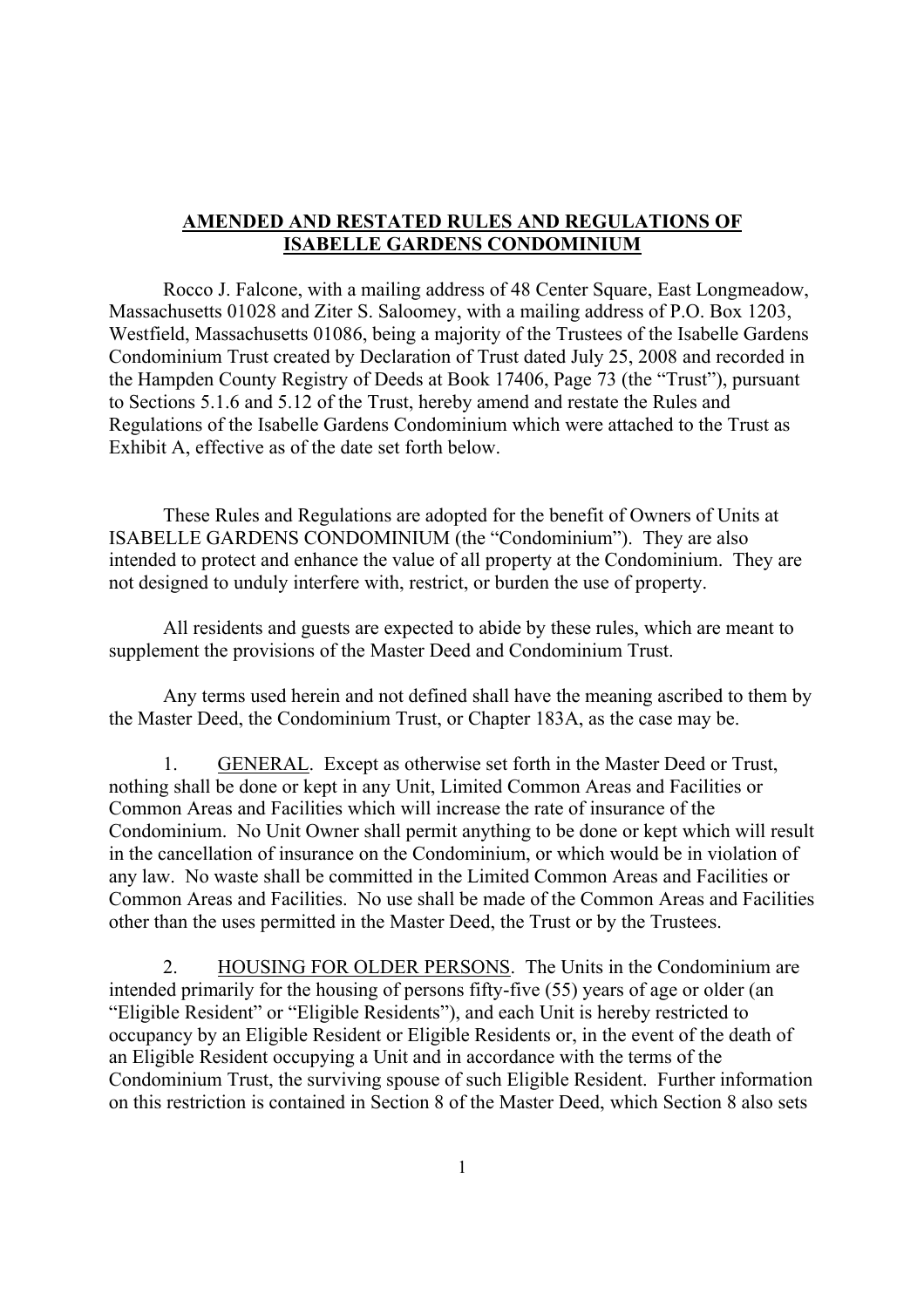forth the rights and responsibilities of the Trustees and the Unit Owners in order that the Condominium qualifies as Housing for Older Persons under the Fair Housing Act.

3. ADDITIONS TO EXTERIOR OF THE BUILDINGS. Changes or fixtures affecting the appearance of the exterior of any Building (as defined in the Master Deed), such as, without limitation, skylights, chimneys, decorations, awnings, signs, sun shades, air conditioning equipment, antennas, fans, screens and enclosures, statues, urns, animal facsimiles, fences, or the like shall be made only with the written consent of the Trustees. Satellite television antennas or dishes with a diameter of eighteen inches or less may be installed on the rear of a Building, but only with the advance written approval of the Trustees, who shall designate the location for installation of such antenna or dish.

No part of the Common Areas and Facilities or Limited Common Areas and Facilities of the Condominium shall be decorated or furnished by a Unit Owner in any manner, nor shall the exterior surface of any entrance door to a Unit be painted or otherwise decorated in any manner, except with the prior written approval of the Trustees and in accordance with the provisions of the Master Deed and Bylaws, as amended.

4. NOISE. Owners and guests will be expected to reduce noise levels between 10:00 PM and 7:00 AM so that neighbors are not disturbed. At no time are musical instruments, radios, televisions or pets to be so loud as to become a nuisance.

5. OUTDOOR EQUIPMENT AND CHILDREN'S PLAYTHINGS. Lawn furniture, bicycles, children's wheeled vehicles and toys, recreational/athletic equipment of any type, sporting goods and other personal articles and equipment shall not be left or stored outside the Unit, except for appropriate seasonal use furniture, which when used outside, shall be maintained and located on the deck or patio appurtenant to the Unit only and in such fashion as to meet safety and aesthetic standards as established by the Trustees from time to time.

6. OUTDOOR GRILLS. The use of outdoor cooking grills within five (5) feet of a Unit is prohibited. Storage of any type of grill outside of the Unit is prohibited except on the deck. When in use, cooking grills shall be maintained and used in such a fashion as to meet the safety and aesthetic standards established by the Trustees, from time to time.

7. FRONT PORCHES, DECKS AND PATIOS. Each Unit Owner shall be responsible for removing snow, ice, leaves and debris from any porch, deck or patio which is appurtenant to such Owner's Unit.

8. CLOTHES LINES. No clothing, linens or similar materials shall be hung or otherwise placed on the Units, Common Areas and Facilities or Limited Common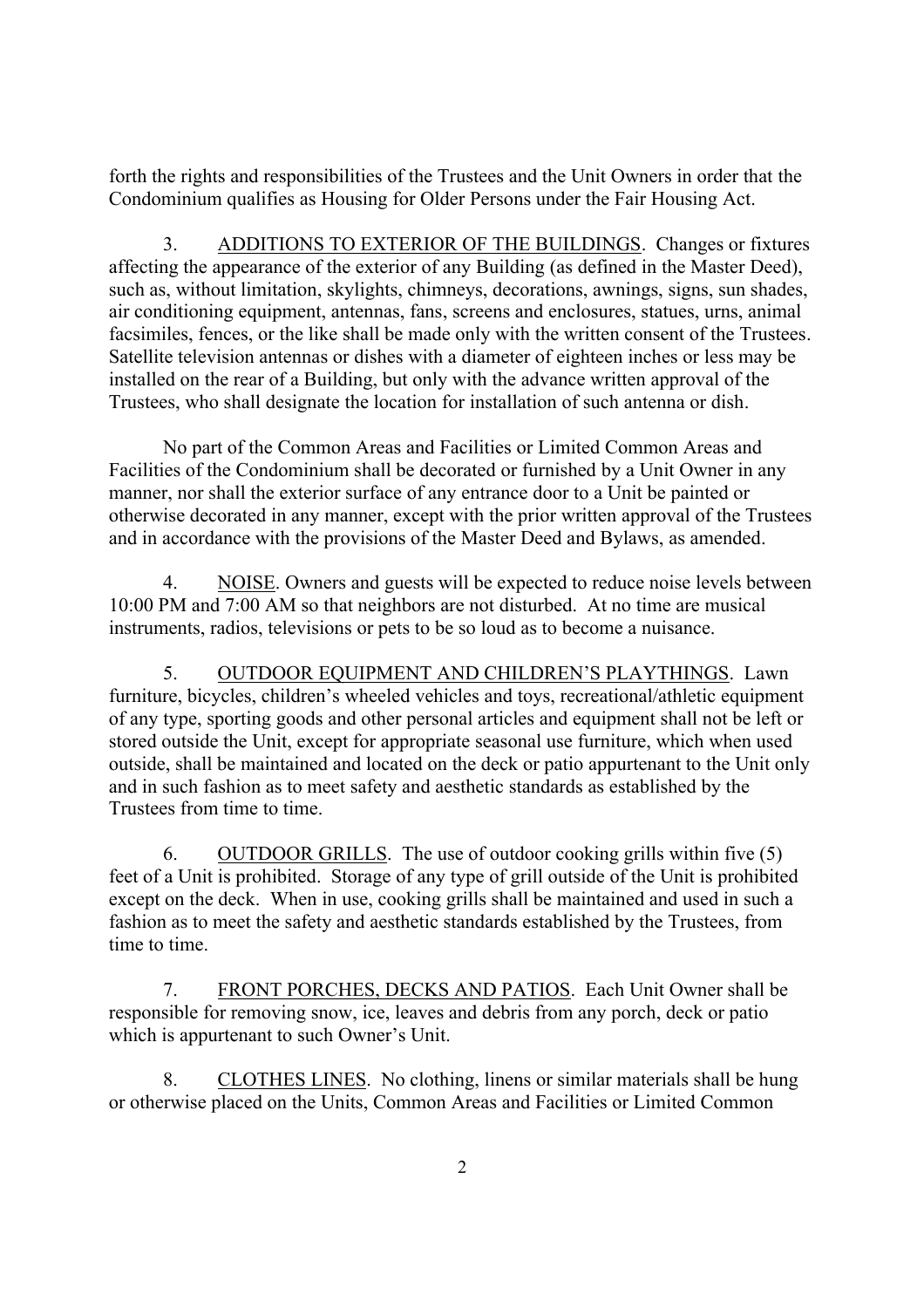Areas and Facilities. No such articles shall be placed in a Unit or Limited Common Areas and Facilities so as to be exposed to public view.

9. STORAGE. Except for storage in the storage areas and/or garages deeded as part of a Unit, or in other areas as may be designated by the Trustees, there shall be no storing or parking of baby carriages, playpens, bicycles, wagons, toys, vehicles (other than automobiles), trailers, tools, benches, chairs, or other items in any part of the Common Areas and Facilities.

10. WOOD STORAGE. No more than one quarter (1/4) cord of wood may be stored at any one time on the rear patios or decks. All wood is to be stored in a container or rack designed for such use. Wood may not be stored outside on the ground, nor can it be placed on decks (except in a container or rack).

11. FLAMMABLES STORAGE. No Unit Owner or occupant or any of his or her agents, lessees, or visitors shall at any time bring into or keep in his or her Unit, Common Areas and Facilities or Limited Common Areas and Facilities any flammable, combustible or explosive fluid, material, chemical, or substance; except that such lighting and cleaning fluids as are customary for residential use may be kept in Units.

12. IMPROVEMENTS TO COMMON AREAS AND FACILITIES. Improvements to and landscaping of the Common Areas and Facilities shall be done only by the Trustees, except that a Unit Owner may plant flowers or other appropriate plantings in the flower beds immediately adjacent to such Owner's Unit. No exterior or landscape ornamentation is permitted. A Unit Owner who wishes to have a separate flower or vegetable garden must submit a sketch to the Trustees showing the proposed location and size of the garden. Gardens may only be located behind the Units. The Trustees shall have the sole discretion to approve the proposed garden and, further, shall have continuing discretion to revoke said approval at any time.

13. IMPROPER USE OF COMMON AREAS AND FACILITIES. There shall be no use of any Common Areas and Facilities which injures or scars them or the plantings thereon, increases the maintenance thereof, or causes embarrassment, disturbance or annoyance to the Owners in the enjoyment of the Condominium. There shall be no obstruction of the Common Areas and Facilities without the prior written consent of the Trustees except as expressly permitted in the Master Deed, in the Condominium Trust or in these Rules and Regulations.

No unauthorized person, including Unit Owners, shall be permitted on the roof of the Condominium Buildings.

There shall be no organized sports activities, or picnicking or fires, except in those areas, if any, which are approved for such use in writing by the Trustees. Under no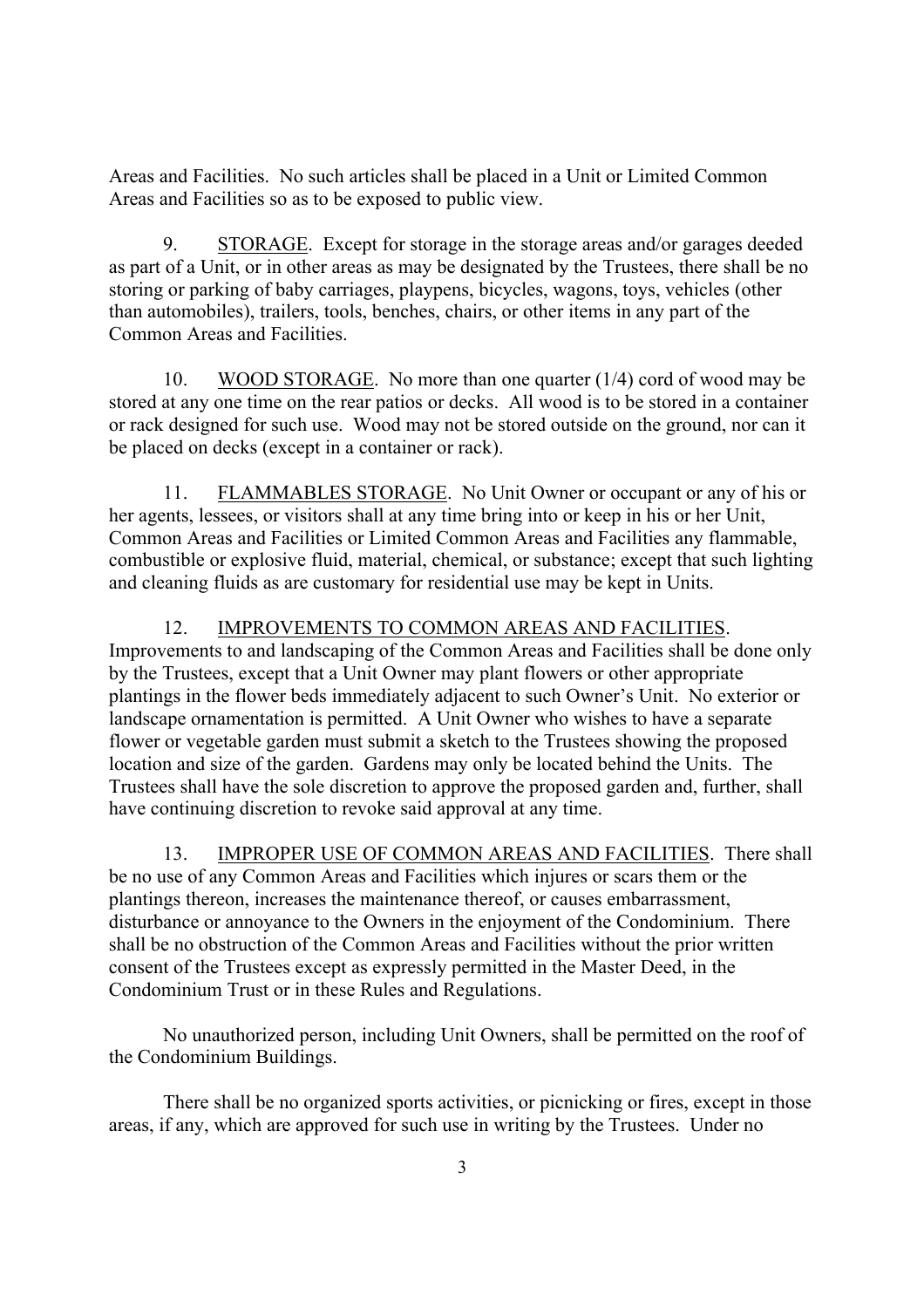circumstances may a fire of any kind (excluding barbecue grills) be lighted or maintained and under no circumstances may a person do or permit anything within the Condominium which would be in violation of any regulation of the local Fire Department or fire law, ordinance, rule or regulation pertaining to the same, which now exists or is hereafter promulgated by any public authority.

# 14. HOUSEHOLD PETS.

(a) Any Unit Owner or occupant desiring to bring a pet into the community must register the pet with management. Such registration shall include a copy of this regulation signed by the Unit Owner or occupant and a member of the Board of Trustees. A copy of the registration shall be placed in the minutes of the Board of Trustees meeting following signing.

(b) No pets other than common domestic animals having a shoulder height of twenty-four (24) inches or less shall be kept in any Unit. Such animals include, but are not necessarily limited to dogs, cats, birds, tropical fish, goldfish, and hamsters and/or gerbils (if properly caged). Notwithstanding the foregoing, no Rottweilers, Mastiffs, Pit Bulls or offspring of the same shall be kept in any Unit and under no circumstances are reptiles or "exotic" animals to be kept in any Unit. Service animals, including those which do not conform to the restrictions set forth in this paragraph, will be permitted for use by people with disabilities. Service animals will be subject to the rules and regulations contained herein.

(c) No dog shall be allowed in or on the Common Areas and Facilities or Limited Common Areas and Facilities unless it is on a leash held by the Unit Owner, occupant or other responsible individual.

(d) No pet shall be tied to any Common Areas and Facilities or Limited Common Areas and Facilities at any time.

(e) The pet's owner shall immediately properly dispose of the pet's defecation on any Common Areas and Facilities or Limited Common Areas and Facilities.

(f) The repair of any damage caused by a pet, including but not limited to staining of grass and shrubs, shall be the responsibility of the Owner of the Unit in which the pet lives. The Trustees are authorized, in their sole discretion, to repair to their satisfaction any such damage not repaired by the responsible Unit Owner, and the Owner of the Unit in which the pet lives shall be assessed the cost of such repair.

(g) Any repeated disturbance caused by a pet shall be cause for the pet's removal from the Condominium premises, by vote of the Trustees recorded in the minutes.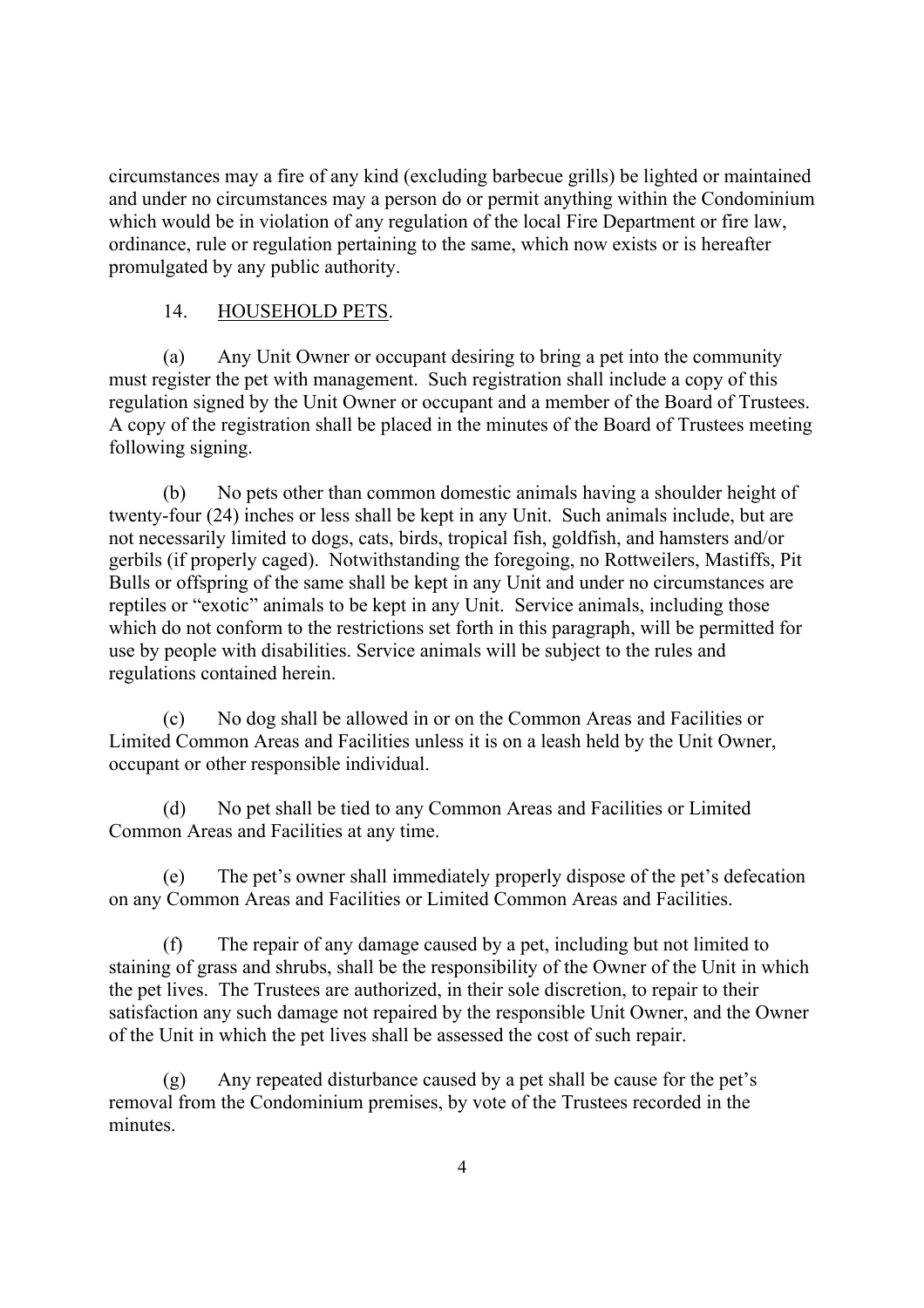(h) All dogs shall have rabies and distemper vaccinations annually, proof of which shall be provided to the Trustees on a current basis.

(i) Each Owner shall hold the Trustees and each of the Unit Owners and their respective agents and employees harmless against loss, liability, damage or expense for any actions of such Unit Owner's pet(s) within the Condominium.

15. DRIVEWAYS AND PARKING AREAS. Owners shall be responsible to see that neither they nor their guests interfere with the right of other Owners and their guests to the appropriate use of driveways and parking areas. With the exception of changing a flat tire or cleaning, washing and/or waxing a vehicle, no type of vehicle maintenance is permitted within the confines of the Condominium. Use of the parking spaces and/or driveways for purposes other than parking (e.g. storage of furniture, automotive repair, maintenance, furniture refinishing, etc.) is prohibited.

16. VEHICLES. Only cars and light trucks without signage are permitted to park overnight in the common parking or driveway areas. All persons shall comply with Massachusetts laws, the regulations of the Department of Motor Vehicles and Westfield ordinances while on the roads and driveways within the Condominium. Posted speed limits on the Condominium roadways shall be obeyed at all times.

No recreational vehicles (campers, boats, motor homes, snowmobiles etc.) or commercial vehicles will be allowed to park overnight except with the express written authorization of the Trustees. If such permission is granted, the permitted vehicle must be parked in the common parking area or driveway and shall not be used as living quarters.

All vehicles within the confines of the Condominium must be in operable condition and have current license plates and inspection stickers (if required). Any vehicle not in conformance with the above may be moved or removed by the Trustees, without notice and at the expense of the Owner.

Under no circumstances are vehicles permitted on other than designated paved areas of the Condominium without the express written authorization of the Trustees or their designated agent. At no time shall the access area in front of a walkway be blocked by a parked vehicle. No vehicle shall be parked so as to block access to any roadway or parking area. No overnight parking on the roadway is allowed. Violations may result in a per occurrence fine imposed by the Trustees.

17. SNOW REMOVAL. During snow removal times, residents shall cooperate with the snow-removal contractor by moving their vehicles when requested to do so. Vehicles may, from time to time, be ordered removed from parking areas and/or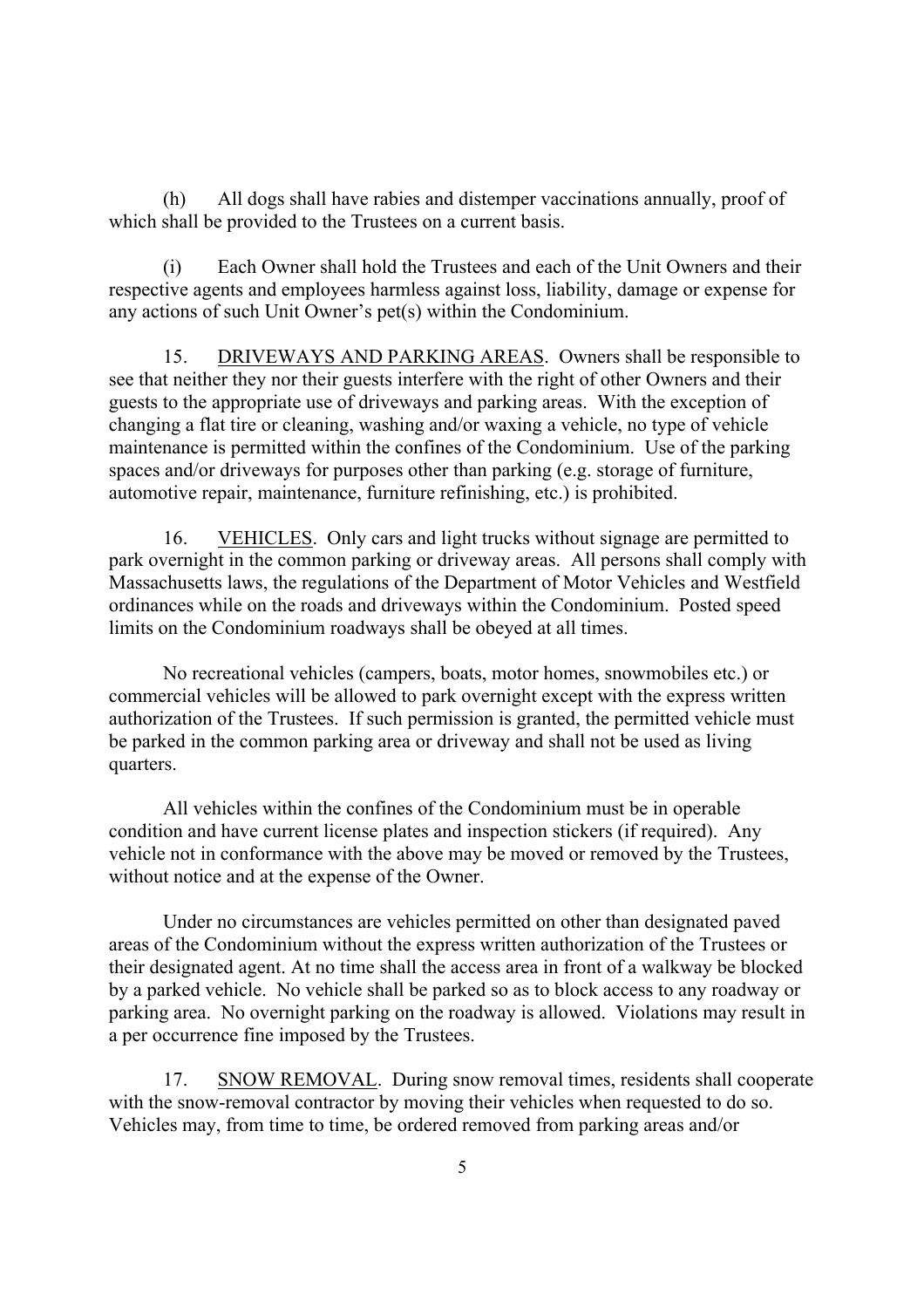driveways to permit snow plowing. Owners of such vehicles shall promptly comply and remove the vehicle from the parking area until the snow plowing is complete. The Trustees are authorized to impose a per occurrence fine for failure to do so.

18. SIGNS. The Owners of Units may not place any signs on the exterior of a Building or windows of such Units, or in such other place as may be visible from the exterior of the Unit.

19. ABUSE OF MECHANICAL SYSTEMS. The Trustees may charge to a Unit Owner any damage to the mechanical, electrical or other Building service system of the Condominium caused by such Unit Owner by misuse of those systems.

20. OFFENSIVE ACTIVITIES. No Owner may use or maintain his/her Unit or the Common Areas and Facilities appurtenant thereto for any purpose or in any manner which is contrary to any applicable law, rule, regulation or requirement of any governmental authority, or for any purpose which would constitute a nuisance or be offensive.

No Unit Owner shall engage in or permit offensive activities or any noises by such Owner, or such Owner's family, agents or visitors, nor do or permit anything to be done by such persons either willfully or negligently that:

(i) may be or become an annoyance or nuisance to the other Unit Owners or occupants;

(ii) will interfere with the rights, comforts, or conveniences of other Unit Owners or occupants;

(iii) may or does cause damage to any other Unit or to the Common Areas and Facilities or Limited Common Areas and Facilities; or

(iv) results in the removal of any article or thing of value from any other Unit Owner's Unit or Limited Common Areas and Facilities or from the Common Areas and Facilities of the Condominium.

Any Unit Owner making or permitting such nuisance, interference, damage, or removal shall be responsible for the elimination of such damage or replacement of the item removed. The Trustees may assess to such Unit Owner the costs involved with such elimination or replacement.

21. MOVING. Moving companies or other furniture movers, including Unit Owners and/or Unit occupants, shall neither move into Units nor out of Units before 7:00 AM or after 10:00 PM.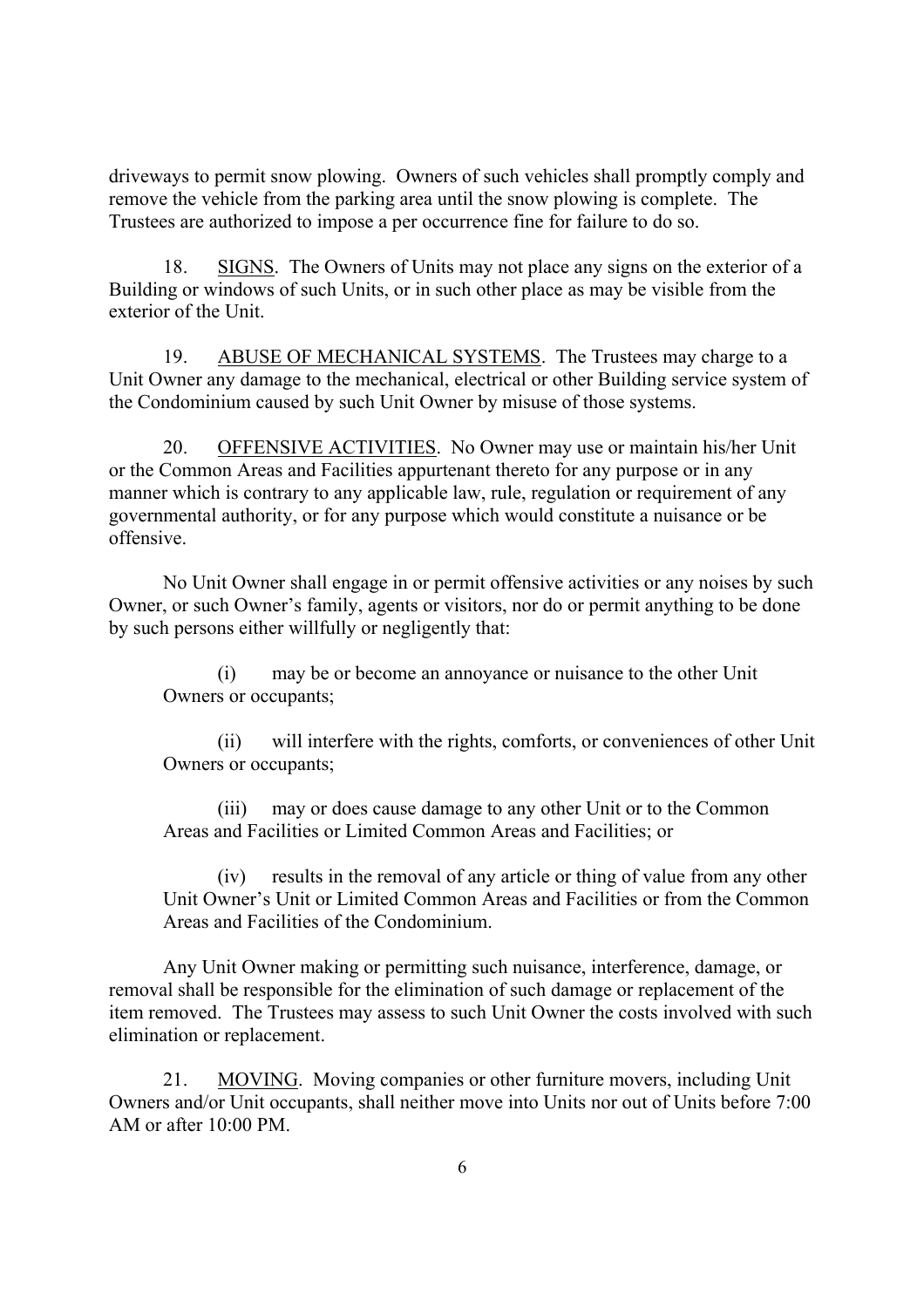22. LITTERING. There will be no littering. Paper, cans. bottles, cigarette butts, and other trash is to be deposited only in trash containers and under no circumstances are such items to be dropped or left on Common Areas and Facilities.

23. TRASH DISPOSAL. All garbage, trash cans and bottles must be bagged or wrapped. Trash is to be stored in plastic bags or non-metallic containers designed for such use. Garbage cans and recycling bins shall be kept within each Unit in a manner so as not to permit the spread of fire or encouragement of vermin. No trash shall be placed in Common Areas and Facilities except for contained trash on days of trash pickup only. It shall be the Unit Owner's or occupant's responsibility to dispose of any trash articles too large to be disposed of by normal residential trash pickup.

24. STRUCTURAL INTEGRITY OF THE BUILDINGS. Nothing shall be done in any Common Areas or Facilities which will impair the structural integrity or fire rating of any Building or Building component, nor shall anything be done in or on said areas which would structurally change any Building, without the prior written permission on each occasion by the Trustees and the issuance of a building permit by the City of Westfield.

25. DAMAGE. Any damage to any Building, Common Areas and Facilities or Limited Common Areas and Facilities caused by a Unit Owner or occupant, his/her family, guests, agents, servants, employees or licensees shall be the responsibility of the Unit Owner.

26. SAFETY. Each Unit Owner assumes responsibility for his/her own safety and that of his/her family and guests.

27. PLUMBING. Each Unit Owner shall keep his/her Unit in a good state of preservation and cleanliness. Plumbing fixtures and apparatus shall not be used for any purpose other than for which they were constructed. The Unit Owner shall pay for any damage to the plumbing system of any Building resulting from such misuse.

28. GUESTS. Owners will be held responsible for the actions of their guests. If occupancy by guests creates a nuisance to other Owners, the Trustees shall have the right to require that the guests leave. Responsibility for such supervision shall rest with any Owner who is the host of such guests. Any child on the Condominium property shall at all times be under the supervision of a responsible adult who will direct and control the activities of such child in order that such child conforms to the Rules and Regulations of the Condominium.

29. COMPLAINTS. Complaints of violations of these Rules and Regulations should be made to the Trustees in writing. If the Trustees feel that the complaint is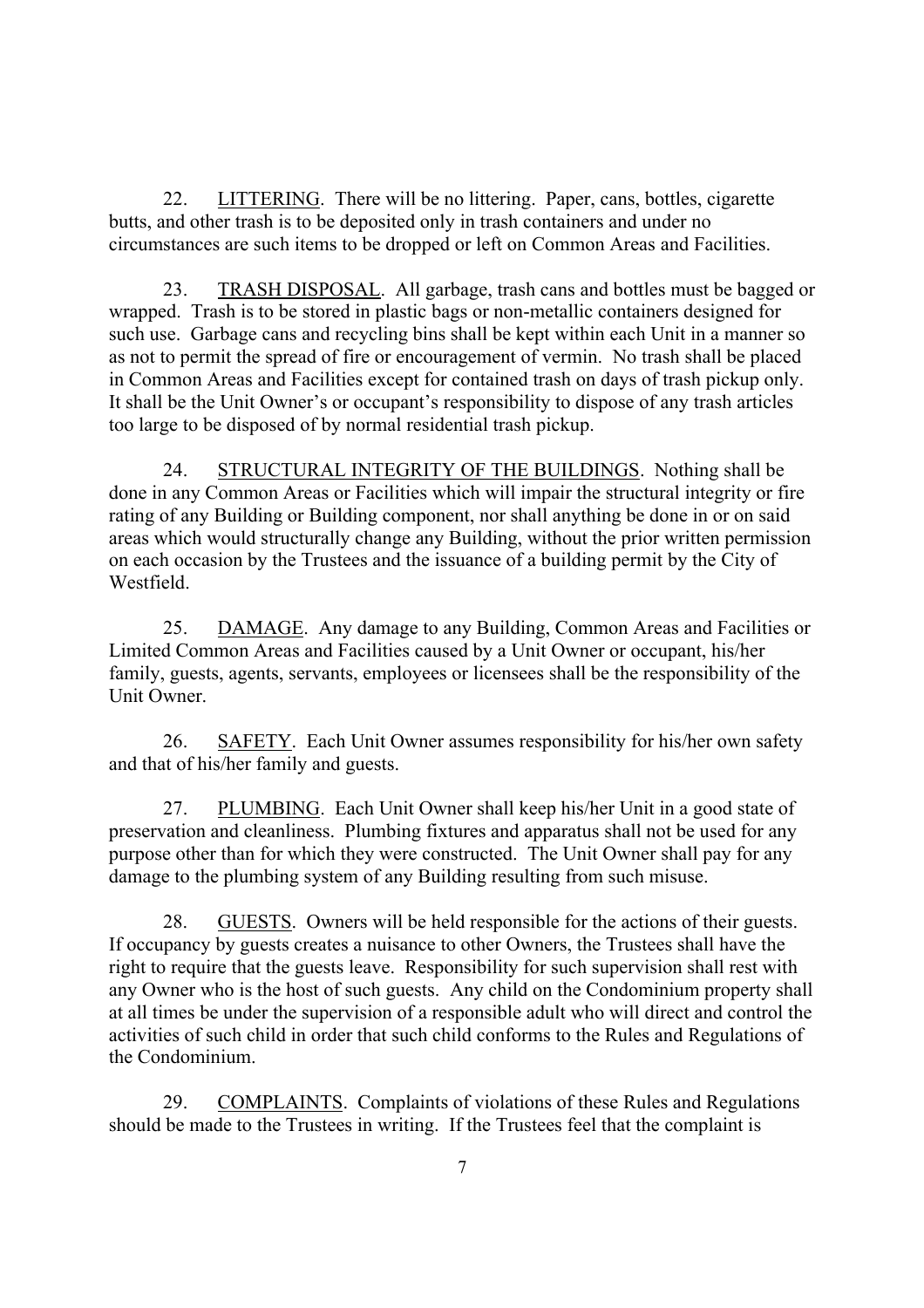justified, they will take whatever action they deem necessary. The complainant will be notified, in writing, by the Trustees as to what action has been taken. Each Owner has the right to protect his/her interest in the event the Trustees choose not to take action on a complaint. The Trustees are not required to take any action upon receipt of a complaint.

30. AMENITIES. Only residents of the Condominium and their guests may use the Condominium amenities appurtenant to Units in the Condominium.

31. VENDING, PEDDLING OR SOLICITATION. No person, including a Unit Owner, shall enter or go through the Condominium for the purpose of canvassing the residents, or for the purpose of vending, peddling or soliciting orders for any merchandise, book, periodical, or circular of any kind or nature whatsoever; or for the purpose of soliciting donations or contributions for or distributing any handbill, pamphlet, circular, tract, book, notice or advertising matter; provided, however, that such canvassing, vending, peddling, soliciting or distribution may be made with the prior written consent of the Trustees. Notwithstanding the foregoing, nothing herein shall be construed as to limit Declarant, or its successors and/or assigns, from engaging in such activities in connection with its sales and marketing activities.

32. AMENDMENT. These Rules and Regulations may be revised in any way at any time by the Trustees as conditions warrant, provided that a written communication is sent to each Owner advising of the change.

33. DELEGATING OF POWERS. The Trustees shall have the authority and duty to enforce these Rules and Regulations, but, in their discretion, may delegate such enforcement authority and duties under these Rules and Regulations to whomever they deem desirable.

34. ENFORCEMENT. The Trustees are authorized, in their sole discretion, to impose monetary fines or penalties for violation of these Rules and Regulations. Further, the Trustees have the right to relax or withhold enforcement of any rule or regulation for any or all residents, or which, under the circumstance, would be unfair or impractical to enforce.

35. RIGHT TO A HEARING. Any resident, Owner or guest aggrieved by any fine or penalty imposed by the Trustees will be granted a hearing, provided that said aggrieved party requests a hearing in writing within ten (10) days of the grievance. Said hearing shall be held within twenty-one (21) days of receipt of the written request for hearing, and shall be conducted in a closed session by the Trustees. The party aggrieved, the Unit Owner and/or his/her representative, and the complainant are required to attend the hearing.